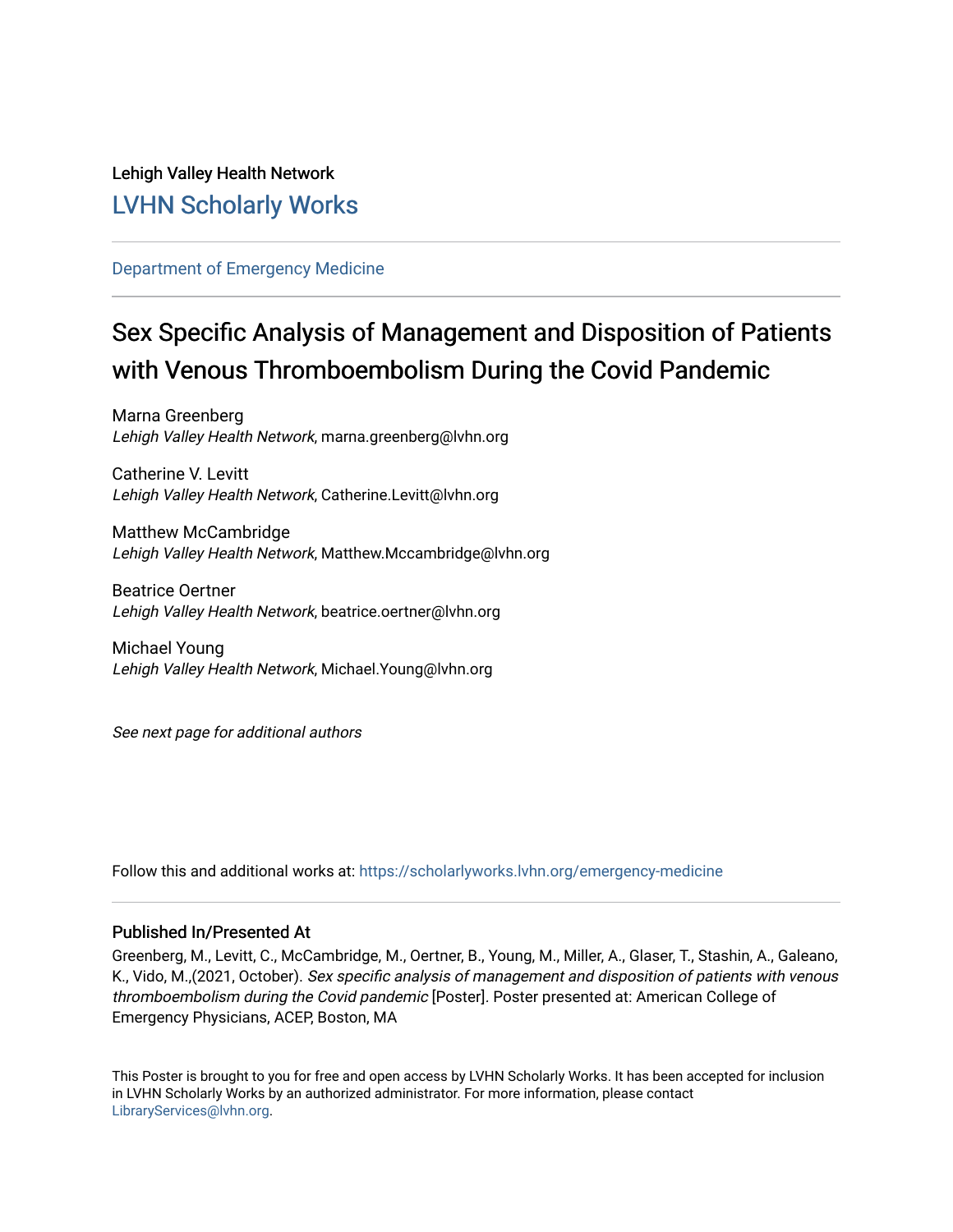### Authors

Marna Greenberg, Catherine V. Levitt, Matthew McCambridge, Beatrice Oertner, Michael Young, Andrew C. Miller, Timlin Glaser MD, Amanda R. Stashin, Kira Galeano, and Margaret A. Vido